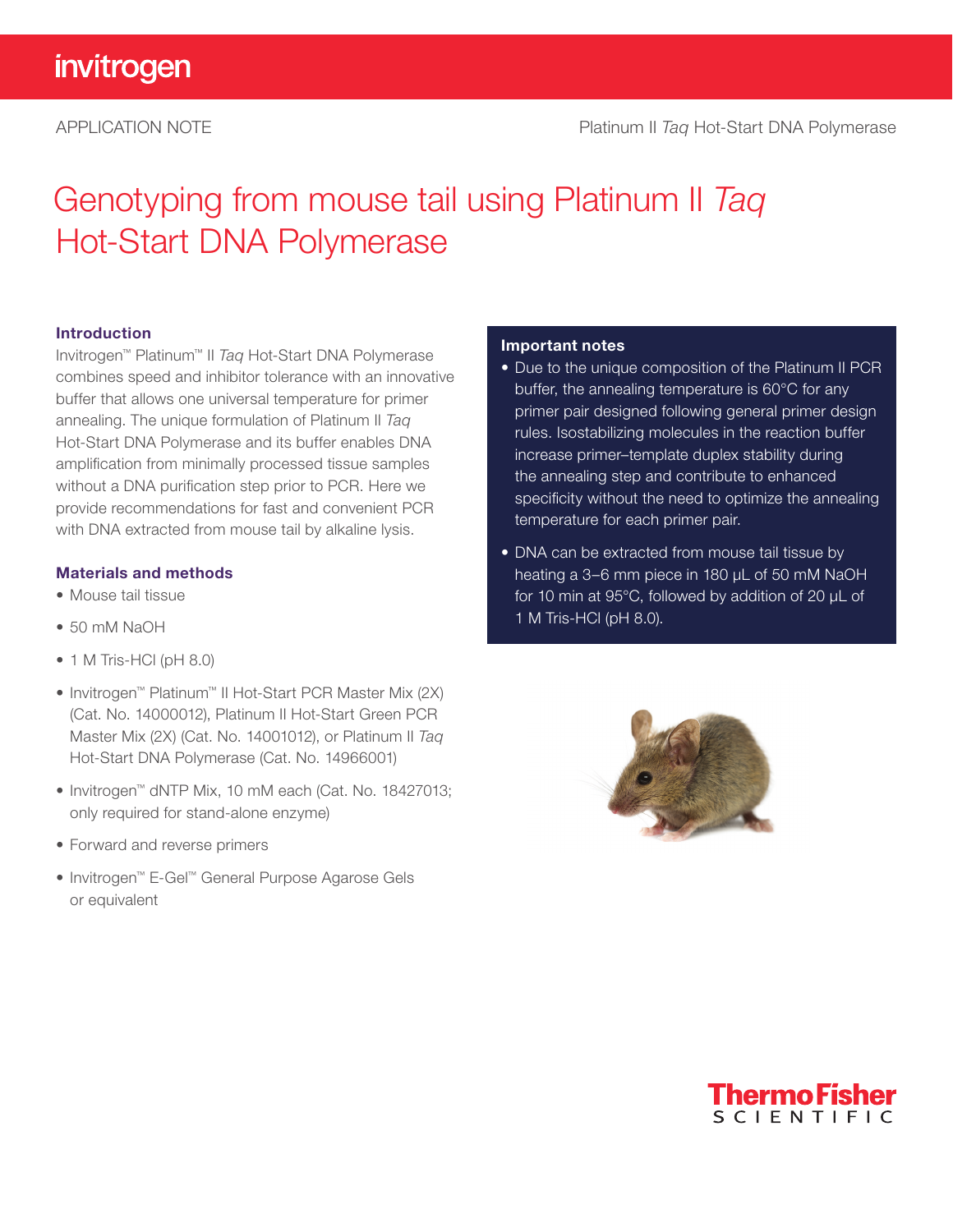When working with new PCR conditions, we recommend starting with the guidelines below for reaction setup and thermal cycling (Tables 1–3). Platinum II *Taq* Hot-Start DNA Polymerase allows for flexibility in reaction setup, while Platinum II Hot-Start PCR Master Mix (2X) provides more convenience for researchers since it contains all

the necessary reaction components except primers and template DNA, thereby reducing setup time and pipetting steps. Platinum II Hot-Start Green PCR Master Mix (2X) also contains premixed loading buffer and allows for direct gel loading after PCR. Additional recommendations for reaction optimization are provided.

# Table 1. Reaction conditions for PCR using master mix.

| <b>Component</b>                              | 20 µL reaction  | 50 µL reaction | <b>Final concentration</b> |
|-----------------------------------------------|-----------------|----------------|----------------------------|
| Platinum II Hot-Start PCR Master Mix (2X)*    | $10 \mu L$      | $25 \mu L$     | 1X                         |
| 10 µM forward primer                          | $0.4 \mu L$     | 1 $\mu$ L      | $0.2 \mu M$ each           |
| 10 µM reverse primer                          | $0.4 \mu L$     | 1 µL           | $0.2 \mu M$ each           |
| Mouse tail lysate**                           | $0.2 - 2$ $\mu$ | $0.5 - 5$ µL   | $1 - 10%$                  |
| Water, nuclease-free                          | To 20 µL        | To 50 $\mu$ L  |                            |
| Optional components for reaction optimization |                 |                |                            |
| Platinum GC Enhancer <sup>t</sup>             | $4 \mu L$       | $10 \mu L$     | 1X                         |

 $*$  Provides 1.5 mM MgCl<sub>2</sub> in final reaction.

\*\* Prepared by heating a 3–6 mm piece from mouse tail in 180 μL of 50 mM NaOH for 10 min at 95°C, followed by addition of 20 µL of 1 M Tris-HCl (pH 8.0).

† Recommended for targets with >65% GC content.

#### Table 2. Reaction conditions for PCR using stand-alone enzyme.

| <b>Component</b>                              | 20 µL reaction  | 50 µL reaction | <b>Final concentration</b> |
|-----------------------------------------------|-----------------|----------------|----------------------------|
| 5X Platinum II PCR Buffer*                    | $4 \mu L$       | $10 \mu L$     | 1X                         |
| 10 mM dNTP Mix                                | $0.4 \mu L$     | $1 \mu L$      | 0.2 mM each                |
| 10 µM forward primer                          | $0.4 \mu L$     | $1 \mu L$      | $0.2 \mu M$ each           |
| 10 µM reverse primer                          | $0.4 \mu L$     | $1 \mu L$      | $0.2 \mu M$ each           |
| Mouse tail lysate**                           | $0.2 - 2$ $\mu$ | $0.5 - 5$ µL   | $1 - 10%$                  |
| Platinum II Tag Hot-Start DNA Polymerase      | $0.2$ $\mu$     | $0.5$ $\mu$ L  | $0.02$ U/ $\mu$ L          |
| Water, nuclease-free                          | To 20 µL        | To 50 µL       |                            |
| Optional components for reaction optimization |                 |                |                            |
| Platinum GC Enhancer***                       | $4 \mu L$       | $10 \mu L$     | 1X                         |

 $*$  Provides 1.5 mM MgCl<sub>2</sub> in final reaction.

\*\* Prepared by heating a 3–6 mm piece from mouse tail in 180 μL of 50 mM NaOH for 10 min at 95°C, followed by addition of 20 μL of 1 M Tris-HCl (pH 8.0).

† Recommended for targets with >65% GC content.

#### Table 3. Cycling protocol.

| <b>PCR</b> cycles | <b>Step</b>          | <b>Temperature</b> | Time         |
|-------------------|----------------------|--------------------|--------------|
|                   | Initial denaturation | $94^{\circ}$ C     | 2 min        |
|                   | Denaturation         | $94^{\circ}$ C     | 15 sec       |
| $30 - 35$         | Annealing*           | $60^{\circ}$ C     | 15 sec       |
|                   | Extension            | $68^{\circ}$ C     | 15 sec/kb    |
| Hold              |                      | $4^{\circ}$ C      | Indefinitely |

\* An annealing temperature of 60°C works for most primers. In cases when annealing temperature needs additional optimization, we recommend performing gradient PCR or redesigning the primers.

The PCR sample should be diluted 2- to 20-fold for optimal separation using E-Gel agarose gels.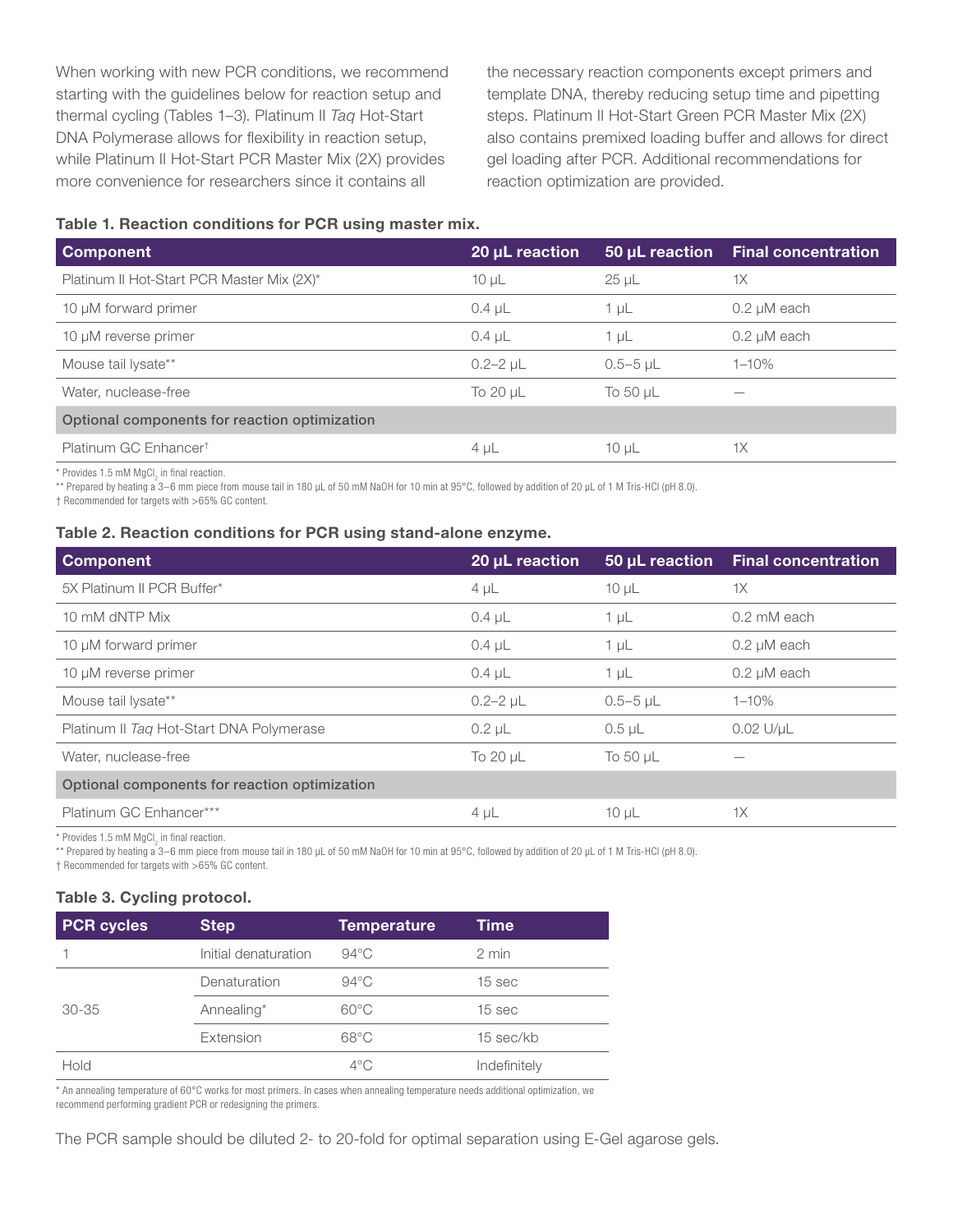# **Results**

# Amplification from various amounts of crude mouse tail lysate

To evaluate the possibility of amplifying DNA from crude tissue extracts with Platinum II *Taq* Hot-Start DNA Polymerase, we used tail samples from BALB/c mice. Tail tissue lysates were prepared by an alkaline lysis method:

- Step 1. A 3–6 mm piece of mouse tail was placed into a PCR tube containing 180 μL of 50 mM NaOH, vortexed, and incubated for 10 min at 95°C.
- $-$  Step 2. The lysate was neutralized by adding 20  $\mu$ L of 1 M Tris-HCl (pH 8.0), and centrifuged at 12,000 rpm for 5 min.

The supernatant obtained from the above steps was used as the template in 50 µL PCR reactions, in various amounts. The reactions included primers (forward 5´-AAA GTC GCT CTG AGT TGT TAT; reverse 5´-GGA GCG GGA GAA ATG GAT ATG) that target the *ROSA26* locus on the mouse genome to amplify a 650 bp fragment. The cycling protocol was: 1 cycle of 94°C for 2 min; 35 cycles of 94°C for 15 sec, 60°C for 15 sec, and 68°C for 15 sec. For analysis, the amplification products were separated by electrophoresis using 1% agarose gels in TAE buffer. The results demonstrate that Platinum II *Taq* Hot-Start DNA Polymerase can amplify a specific target from crude mouse tail lysate. Successful amplification with lysate volumes ranging from 1% to 10% of the final reaction volume predicts robust target detection regardless of the extent of lysis during the extract preparation (Figure 1).

# Sex genotyping of mice

Generally, we seek to detect the presence or absence of a particular sequence variant through genotyping. To ensure that absence of a signal is not due to a failed PCR, a positive control is included. We used Platinum II *Taq* Hot-Start DNA Polymerase and primers (sry1, 5´-AAC AAC TGG GCT TTG CAC ATT G; sry2, 5´-GTT TAT CAG GGT TTC TCT CTA GC) to amplify a pair of fragments, 144 bp and 166 bp long, from a sex-determining gene on the Y chromosome, to determine the sex of mice. A non–sexrelated fragment (527 bp) of the gene for Rho guanine nucleotide exchange factor 7 was utilized as an internal positive control. The lysates from known adult male and female mouse tails were prepared as described above. For PCR, the two primer pairs were multiplexed at the standard concentration (0.2 µM for each primer) with mouse tail lysate at 5% (v/v) in the reaction. The cycling protocol was: 1 cycle of 94°C for 2 min; 35 cycles of 94°C for 15 sec,

60°C for 15 sec, and 68°C for 15 sec. PCR products were separated by electrophoresis using 1% agarose gels in TAE buffer. Based on our results, the Platinum II *Taq* Hot-Start DNA Polymerase gave robust amplification of the internal control target (527 bp fragment) in both female and male tail samples, while the sex-determining target (144 bp and 166 bp) was specifically amplified only from the male tail lysate, consistent with the known sex of the mouse (Figure 2).



Figure 1. Amplification from mouse tail lysate prepared by alkaline lysis. A 650 bp fragment was amplified in PCR reactions containing varying percentages (v/v) of mouse tail lysate, using Platinum II *Taq* Hot-Start DNA Polymerase. The Thermo Scientific™ ZipRuler™ Express DNA Ladder 2 was used as a size standard. NTC: no-template control; PC: positive control from 1 ng of purified mouse genomic DNA.



Figure 2. Sex genotyping from mouse tail. Amplification of the sexdetermining target (144 bp and 166 bp doublet for males, and no product for females) and internal control (527 bp) fragment was performed using Platinum II *Taq* Hot-Start DNA Polymerase. Tail tissue lysates from known adult males and females were prepared by alkaline lysis. The ZipRuler Express DNA Ladder 2 was used as a size standard. The 144 bp and 166 bp fragments are seen as a single band at ~150 bp in an agarose gel. NTC: no-template control.